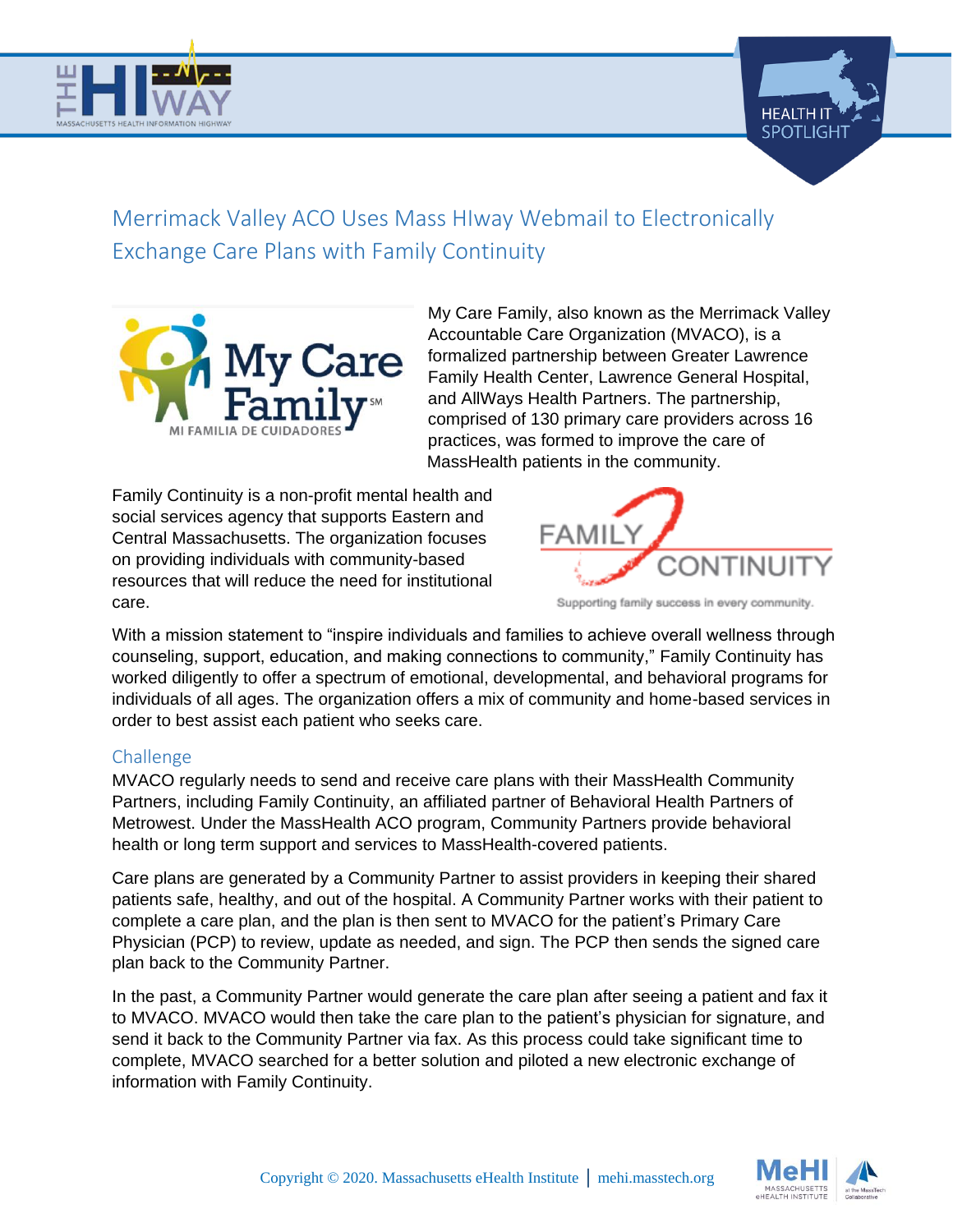# HI WAY **HEALTH IT SPOTLIGHT**

#### **Solution**

MVACO worked with Family Continuity and HIway Account Managers to implement an electronic workflow that improved the process of sending and receiving the care plans. In the new workflow, a staff member at Family Continuity sends the care plan electronically via Direct Messaging over the Mass HIway to MVACO. Once the care plan is received, it is forwarded to the appropriate physician who reviews and signs it, before sending it back to Family Continuity as a PDF via another Direct Message.

Using Direct Messaging can streamline the process of receiving care plans and allow for easier tracking as staff will only need to monitor one communication method.

*"The HIway will help us contain our care plans in one spot."*

- *Laura Konarski, Community Partner Relationship Manager, MVACO*

#### **Implementation**

The Direct Messaging connection between MVACO and Family Continuity was implemented using the HIway Webmail option. This option can be used by providers who have an EHR system that doesn't have built-in Direct Messaging capabilities. It works based on exporting and importing patient information from the EHR and exchanging this information via the secure HIway Webmail connection.

Implementing the new workflow was a simple process for MVACO, as only one staff member's routine was affected. Nevertheless, MVACO intends to train an additional person, which will be useful when more Community Partners begin using Direct Messaging to send their care plans. It will also ensure that if a staff member is out of the office, there will be another person on hand to facilitate the signatures from the PCP.

#### **Support from the Mass HIway**

The Mass HIway offers HIway Adoption and Utilization Support (HAUS) Services free of charge to assist organizations in the effective deployment of HIE to enhance care coordination. The The HIway Account Managers assisted MVACO and Family Continuity with the implementation of Webmail and the new workflow by facilitating calls between the two organizations to discuss workflow changes, which documents would be shared, and training the staff from each organization on how to use Webmail.

#### **Timeline**

The HIway Account Managers began working with MVACO in December 2019. Due to the COVID-19 pandemic, the expected three month implementation process took longer than anticipated. The project was completed in September 2020, when both MVACO and Family Continuity were on-boarded to HIway Webmail and began receiving and sending the care plans electronically.

#### **Moving Forward**

The workflow between MVACO and Family Continuity has largely switched to an electronic exchange. However, MVACO currently still uses the old method of faxing with other Community Partners. Many of those partners are not on the Mass HIway, nor do they use other Direct Messaging capabilities.